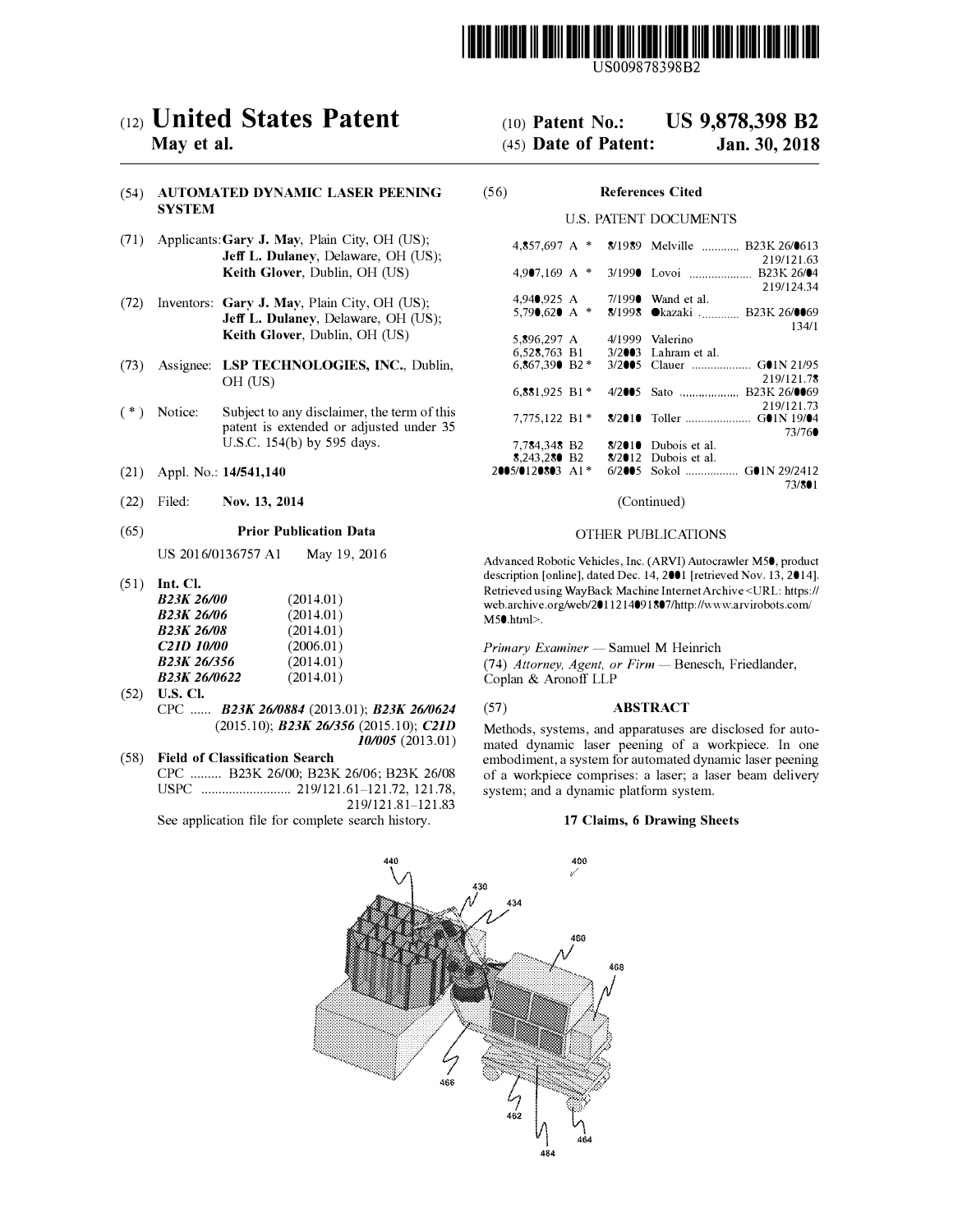#### $(56)$ **References Cited**

# **U.S. PATENT DOCUMENTS**

|                 | 2007/0108169 A1 <sup>*</sup> 5/2007 Shimada  C21D 10/005  |
|-----------------|-----------------------------------------------------------|
|                 | 219/121.85                                                |
|                 | 2011/0253690 A1* 10/2011 Dane  G02B 27/0927<br>219/121.74 |
|                 |                                                           |
|                 | 72/6.1                                                    |
|                 | 2013/0295338 A1* 11/2013 Keating  B29C 67/0055            |
|                 | 428/174<br>2014/0271328 A1* 9/2014 Burris  B23K 26/034    |
|                 | 419/53                                                    |
| 2016/0136757 A1 | $5/2016$ May et al.                                       |
|                 |                                                           |

\* cited by examiner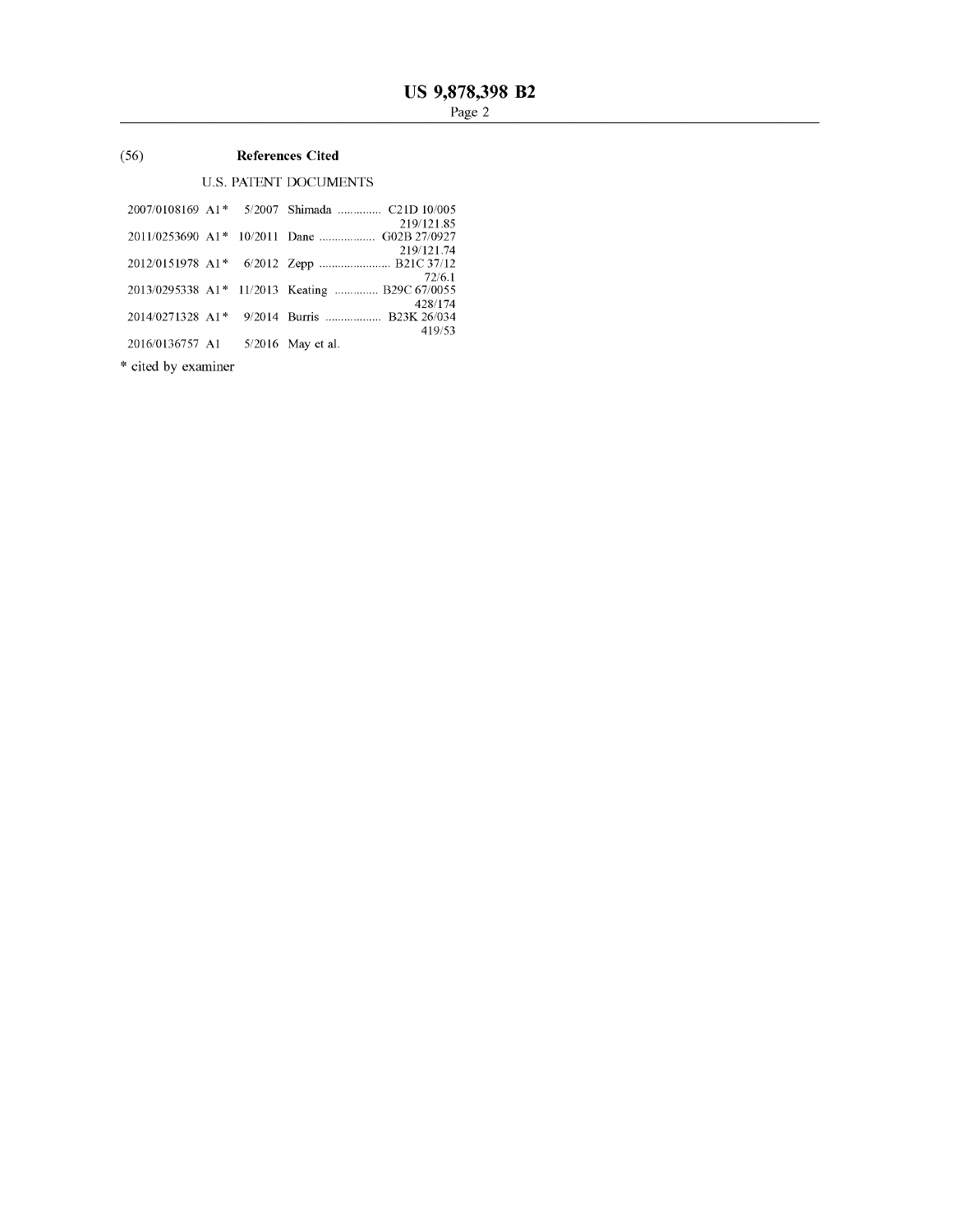

FG. 1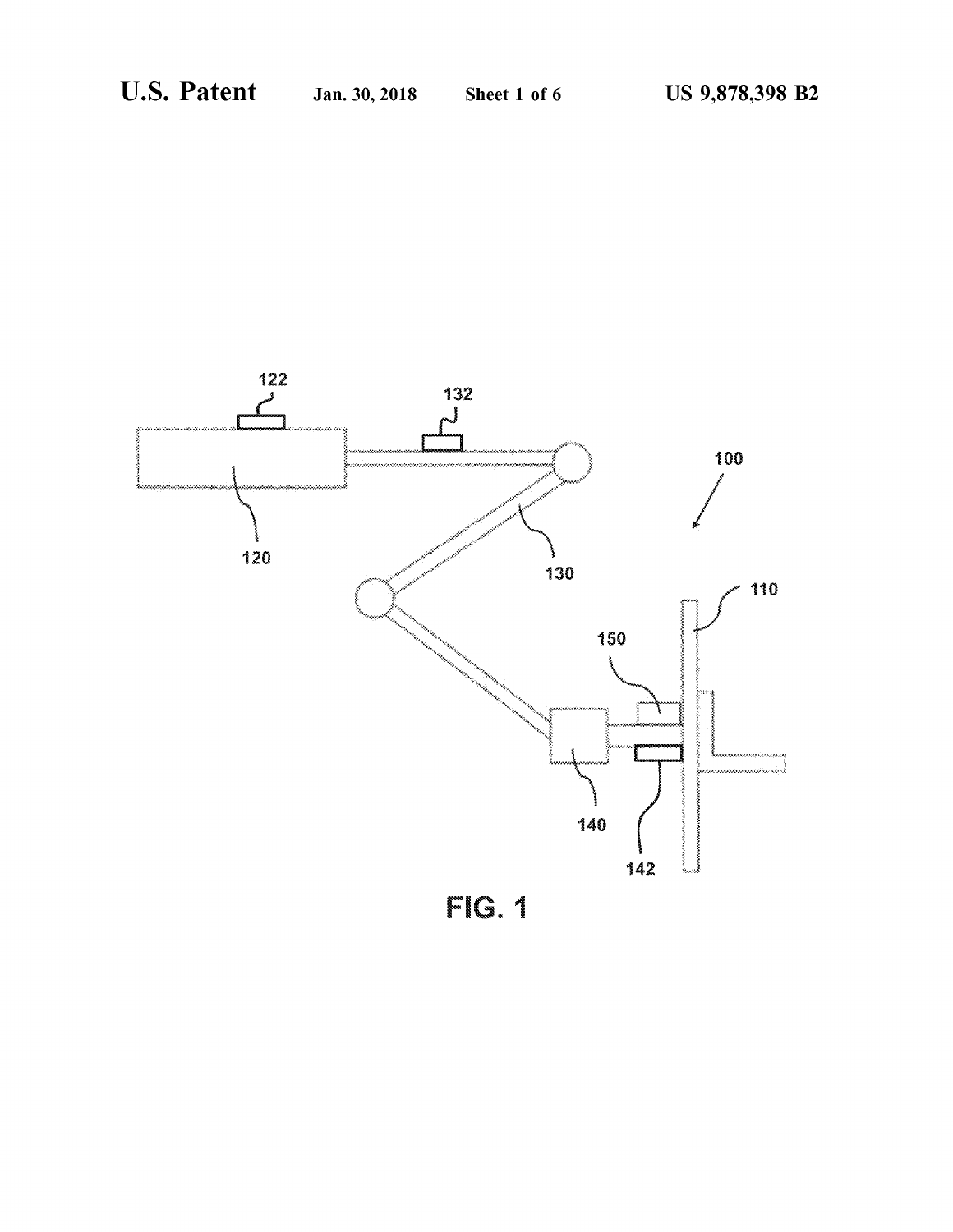

N<br>C<br>C<br>C<br>C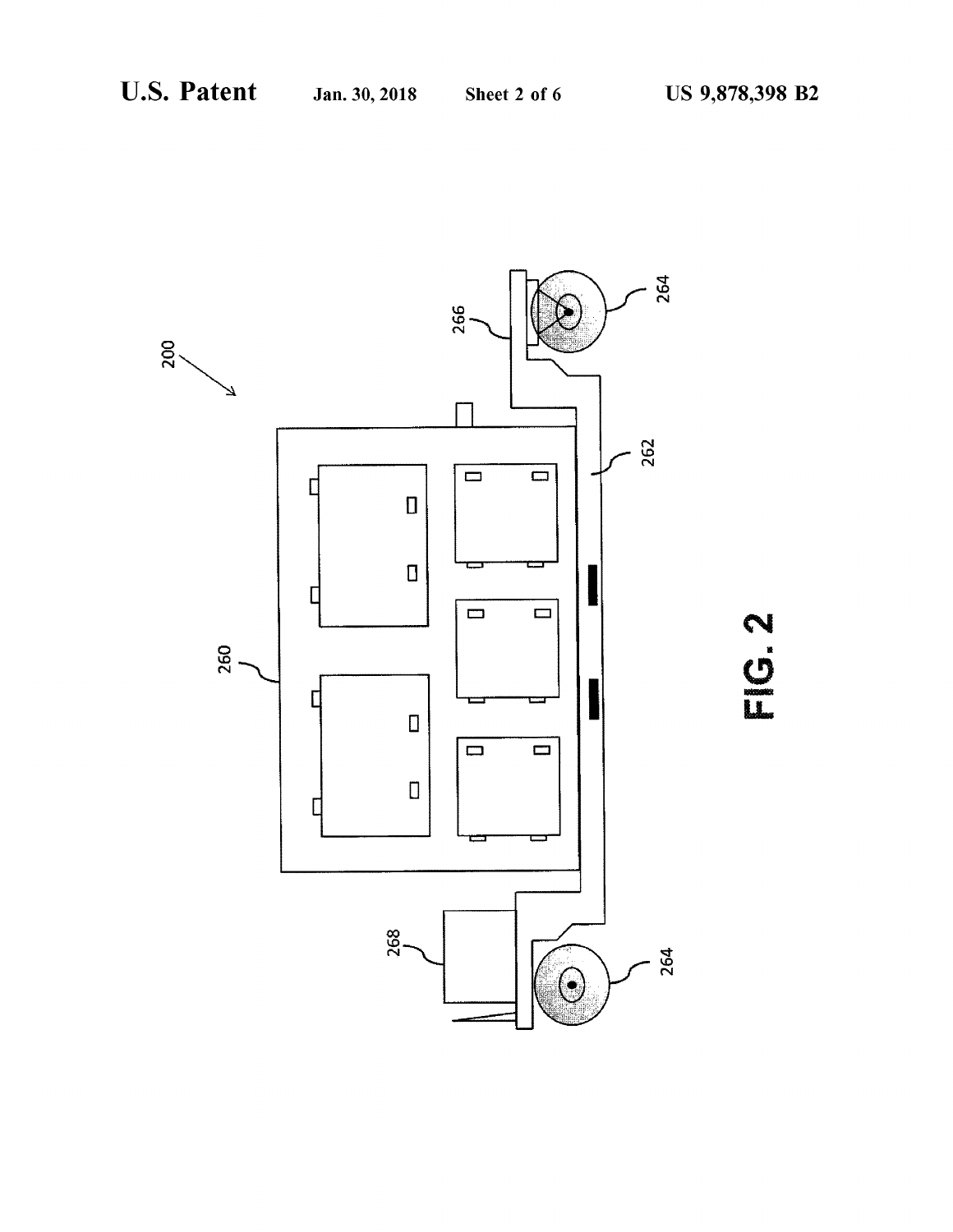



**FIG.3**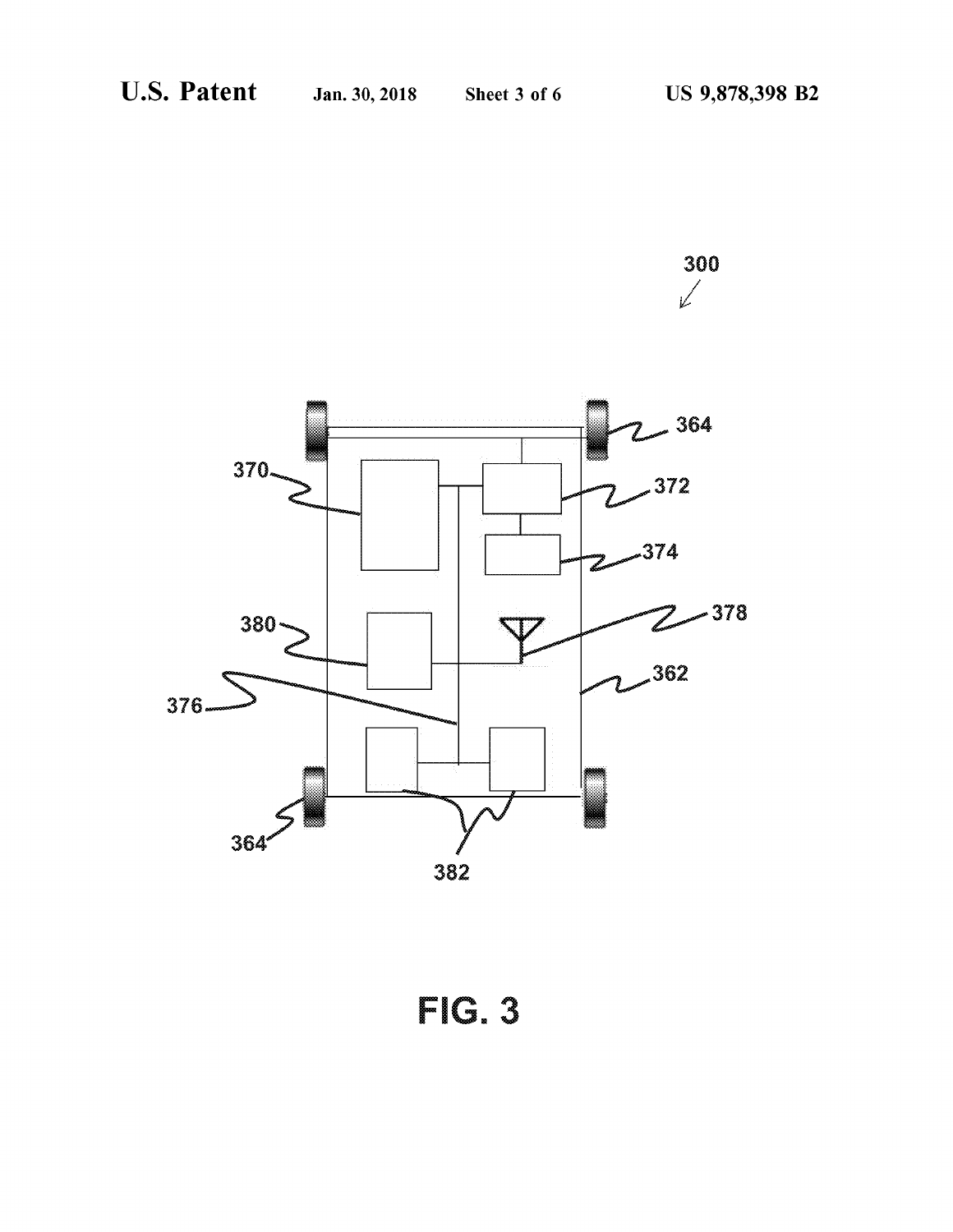

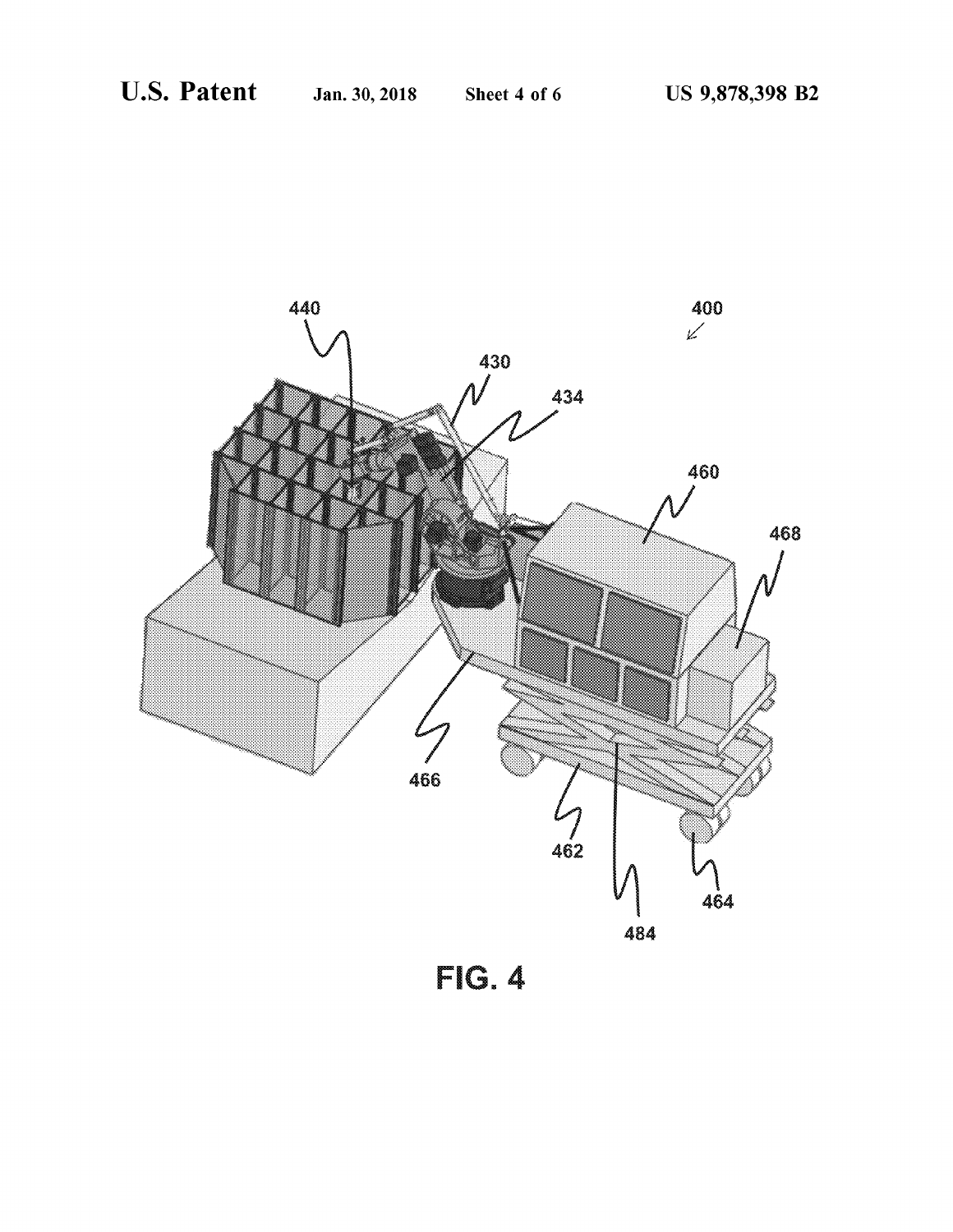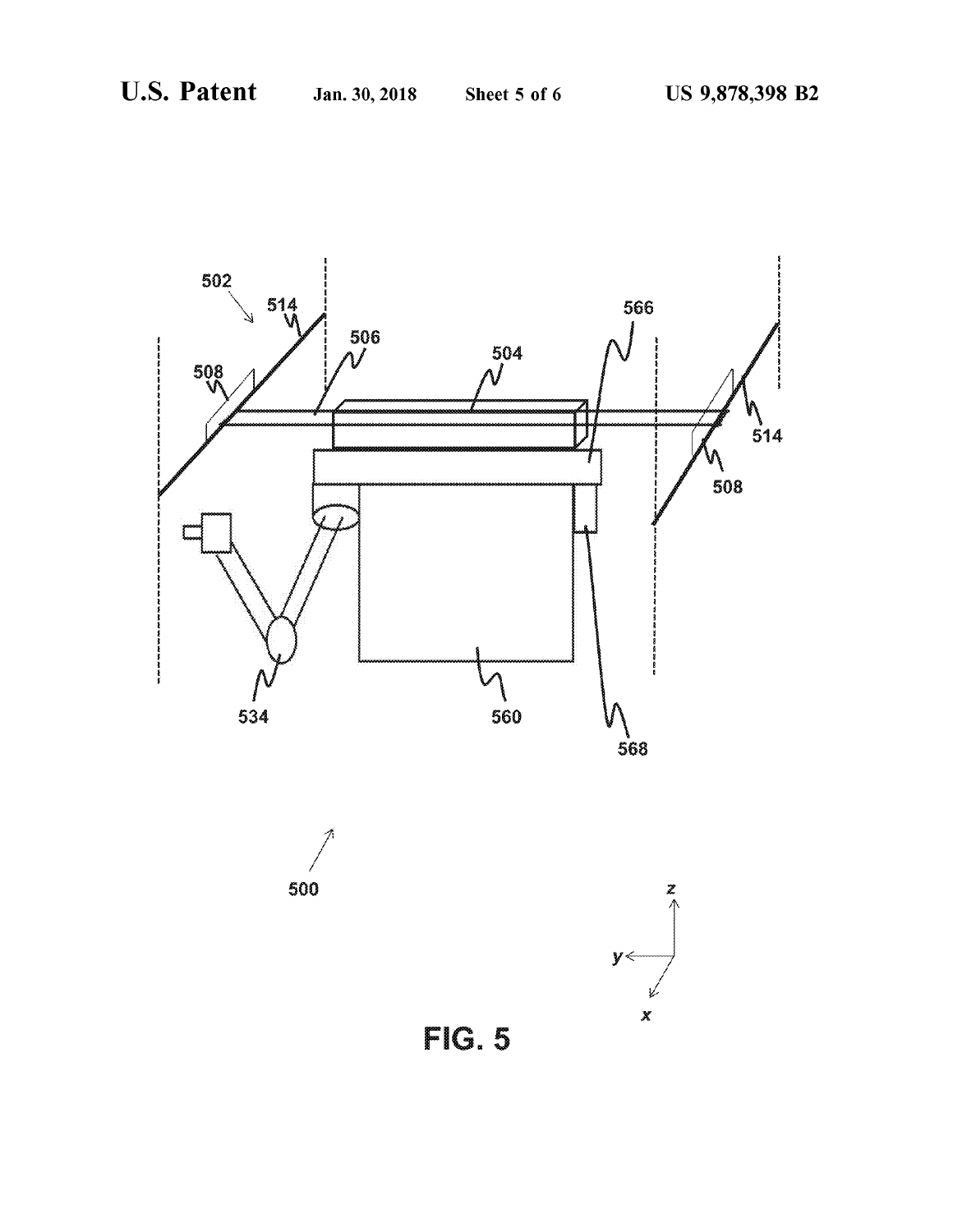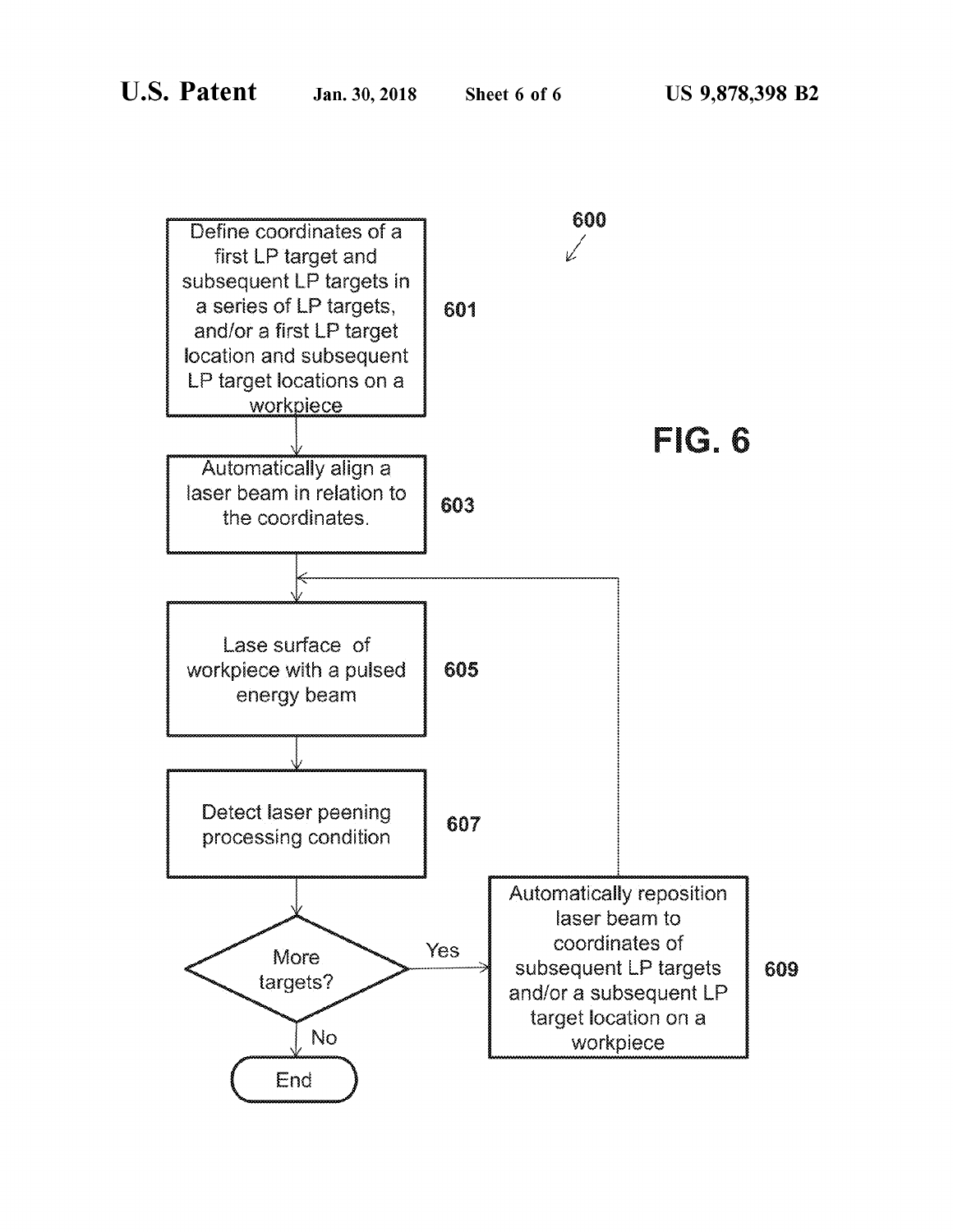50

### **AUTOMATED DYNAMIC LASER PEENING SYSTEM**

#### **BACKGROUND**

The laser peening ("LP") process, a substitute process for traditional shot peening, is a coldworking process used to produce a compressive residual stress layer and modify mechanical properties of materials by impacting the material with enough force to create plastic deformation. The residual 10 stresses created by the LP process increase a material's resistance to fatigue and stress, and the LP process can be used to strengthen and harden materials. LP uses high energy laser pulses to lase both transparent and opaque overlays on a surface of a workpiece to generate a plasma plume and 15 cause a rapid rise of pressure on the surface of a workpiece. This pressure creates and sustains a shockwave, which propagates through a workpiece material. The shockwave generated by LP induces coldwork into the microstructure of the workpiece material and contributes to the increased 20 performance of the workpiece material. As the shockwave travels into the workpiece, some of the energy of the wave is absorbed during the plastic deformation of the workpiece material. This is also known as coldworking. The shockwave permanently stretches the internal structure of the workpiece 25 material. This plastic deformation generates compressive residual stresses in the workpiece material, and increases the strength of the workpiece material. LP uses a laser pulse width of about 8 nanoseconds (ns) to about 40 ns. A typical spot diameter for a laser beam in LP is about 1.0 mm to 30 about 6.0 mm. Fluence is the measure of energy delivered per unit area, and in LP applications, fluence is typically over  $100$  J/cm<sup>2</sup>.

Current LP equipment is large, and a workpiece must either be positioned to align with LP equipment or LP 35 equipment must be manually positioned around a workpiece for LP processing. While manual positioning of a workpiece and LP equipment is acceptable for relatively small workpieces, use of such LP techniques is more challenging with larger assemblies such as turbine blades, engine compo- 40 nents, and the like. U.S. Pat. Nos. 5,741,559; 6,288,358; 6,528,763; and 6,867,390 (all to LSP Technologies, Inc.), all of which are incorporated herein by reference in their entireties, disclose improvements to laser peening system mobility.

The present application is directed to novel systems and methods for automating a LP process.

#### **SUMMARY**

Systems and methods are provided for automated, dynamic laser peening of a workpiece.

In one embodiment, a system for automated dynamic laser peening of a workpiece is provided, the system comprising: a laser beam delivery system operable to deliver a 55 mated, dynamic laser peening system. laser beam from a laser to a workpiece for laser peening the workpiece; and a dynamic platform system, operable to move the laser beam delivery system in one or more axes of translation and one or more axes of rotation.

In another embodiment, an automated and dynamic sys- 60 tem for laser peening a workpiece is provided, the system comprising: (1) a laser, the laser configured to generate a pulsed laser beam; (2) a laser beam delivery system operatively connected to the laser and operable to deliver the pulsed laser beam to at least one of: a workpiece surface, and 65 a processing head; (3) a dynamic platform system operable to support and move one or more components of the

automated and dynamic system for laser peening; and (4) a control system comprising at least one of: one or more processors, and one or more controllers, wherein the control system is operable to execute an instruction set, process input and output signals, and control one or more components of the automated and dynamic system for laser peening.

In another embodiment, a method for automated laser peening of a workpiece is provided, the method comprising: (1) defining coordinates of a first laser peening target in a series of laser peening targets and/or a first laser peening target location and subsequent laser peening target location on a workpiece; (2) automatically positioning a laser beam in relation to the coordinates; (3) lasing a surface of the workpiece with a pulsed laser beam, each pulse having a pulse energy of between about  $3$  J and about  $50$  J;  $(4)$ detecting a laser peening processing condition; and (5) repeating steps 3-4 after repositioning the laser beam to the coordinates of a subsequent laser peening target in the series of laser peening targets and/or a subsequent laser peening target on the workpiece.

In another embodiment, an automated, dynamic LP system is self-contained and sits on a mobile platform to facilitate rapid insertion of a LP process into manufacturing plant operations or maintenance depots.

In another embodiment, an automated, dynamic LP system is automated to laser peen workpieces with minimal manual movements to introduce coldwork into workpieces, provide improved laser peening repetition, provide improved laser peening accuracy, and reduce LP operational cost.

In another embodiment, an automated dynamic LP system is automated to both position a processing head and facilitate movement of a laser and a laser beam delivery system around a large structure, so that a processing head may be automatically positioned on different parts of a large structure without requiring movement of the large structure to position the processing head.

#### BRIEF DESCRIPTION OF THE DRAWINGS

The accompanying figures, which are incorporated in and constitute a part of the specification, illustrate example systems and methods, and are used merely to illustrate 45 example embodiments.

FIG. 1 illustrates an example arrangement of a laser peening system.

FIG. 2 illustrates a dynamic platform of an automated, dynamic laser peening system.

FIG. 3 illustrates a schematic arrangement of a dynamic platform.

FIG. 4 illustrates an example arrangement of an automated, dynamic laser peening system.

FIG. 5 illustrates an alternative embodiment of an auto-

FIG. 6 is a flow chart of an example method for automated laser peening of a workpiece.

### DETAILED DESCRIPTION

The embodiments claimed herein disclose using an automated, dynamic laser peening system for laser peening a workpiece. With reference to FIG. 1, an example system 100 for laser peening a workpiece 110 is illustrated. System 100 may comprise: a laser 120; one or more laser feedback sensors 122; a laser beam delivery system 130; one or more laser beam delivery feedback sensors 132; a processing head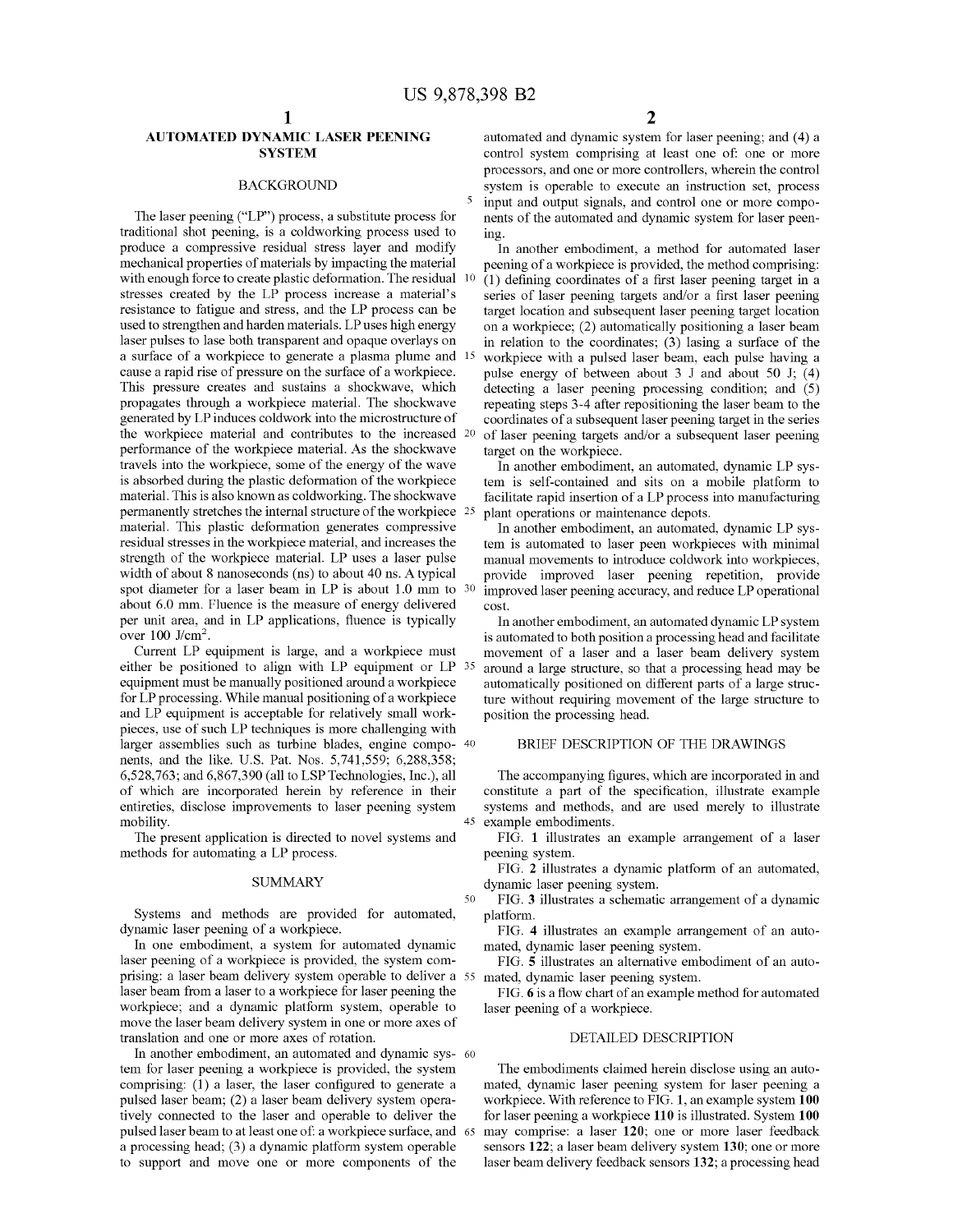140; one or more processing head sensors 142; and a laser peening processing condition sensor 150. In one embodiment, laser system 100 includes fixed laser 120 and laser beam delivery system 130 may or may not include processing head 140.

In one embodiment, laser 120 comprises at least one of: a neodymium glass laser, such as those manufactured by LSP Technologies, Inc., a YAG laser, a YLF laser, and any other solid-state crystal material, in either a rod or a slab gain medium. Laser 120 may be configured to deliver laser pulses 10 having a pulse energy of between about 3 J and about 50 J (at the output of the final amplifier module), wavelengths between about 1053 nm and about 1064 nm; and pulse widths of between about 5 ns and about 40 ns. A typical spot diameter for a laser beam in LP is about 1.0 mm to about 6.0 15 mm. Fluence is the measure of energy delivered per unit area, and in LP applications, fluence is typically over 100  $J/cm<sup>2</sup>$ .

Further configurations of laser 120 may include those described and illustrated in U.S. Pat. Nos. 5.741,559; 6.288, 20 358; 6,528,763; and 6,867,390.

In one embodiment, laser beam delivery system 130 comprises at least one of: (a) one or more mirrors; (b) an articulated arm; and (c) one or more fiber optics (also referred to as an optical fiber), and includes the laser beam 25 delivery systems described and illustrated in U.S. Pat. Nos. 5,741,559; 6,288,358; 6,528,763; and 6,867,390. In one embodiment, where laser beam delivery system 130 is one or more mirrors, the beam is directed to the surface of workpiece 110 without a need for processing head 140. In 30 another embodiment, where laser beam delivery system 130 is an articulated arm and fiber optics, laser beam delivery system 130 is operatively connected to processing head 140.

Additionally, processing head 140 may include a first output (not shown) to output a laser beam if processing head 35 is operatively connected to laser beam delivery system 130, and second output (not shown) to output one or more overlays such as: a transparent overlay, an opaque overlay, an inspection coupon, a metal foil. Processing head may include one or more suction ports (not shown) to vacuum 40 debris generated during a laser peening process proximate to processing head 140 and workpiece surface, and be used for vacuum attachment of processing head 140 to a workpiece.

In one embodiment, laser peening processing condition sensor 150, such as an EMAT coil, is integrated in process- 45 ing head 140. Laser peening processing condition sensor 150 may be used to sense surface motion and other acoustic emissions on a surface of workpiece immediately after laser peening a workpiece. Laser peening processing condition sensor data may be correlated to at least one of: a theoretical 50 shock pressure generated by a plasma during laser peening processing, residual stress profile of a workpiece, and fatigue life of a workpiece. Data collected by laser peening processing condition sensor 150 may be used for quality control and feedback data during laser peening. In another 55 embodiment, laser peening processing condition sensor 150 is a radiometer that senses an intensity/irradiance of a plasma created during a laser peening process, and correlates at least one of: plasma irradiance, plasma intensity, plasma temperature, and plasma pressure to a laser peening pro- 60 cessing condition such as theoretical shock pressure generated by a plasma during laser peening processing, residual stress profile of a workpiece, and fatigue life of a workpiece. In another embodiment, laser peening processing condition sensor 150 is separate from processing head 140, such as a 65 remote optical interferometer (e.g. VISAR device). In another embodiment, laser peening processing condition

sensor 150 is a Doppler velocimeter. In another embodiment, laser peening processing condition sensor 150 is a radiometer. Data collected by laser peening processing condition sensor 150 may be used to automate laser peening system 100.

Laser feedback sensor 122, laser beam delivery feedback sensor 132, and processing head sensor 142 may provide feedback to control units, e.g., control units 372 and 374, as depicted in and described herein with respect to FIG. 3. Laser feedback sensor 122, laser beam delivery feedback sensor 132, and processing head sensor 142 may be, but are not limited to any or all of: spatial position sensors, location position sensors, displacement sensors, alignment sensors, tilt sensors, cameras, optical sensors, phototransistors, accelerometers, Global Positioning System (GPS), magnetometers, gyroscopes, pressure sensors, gas sensors, voltage and current sensors, capacitive touch sensors, color detection, light detection, force sensors, infrared (IR) emitters/detectors, radio-frequency identification (RFID) sensors, laser beam profiler, potentiometers, thermistors, temperature and humidity sensors, ultrasonic rangefinders and echo location sensors, laser positioning, video imagining sensors, and the like. In one embodiment, feedback from sensors 122, 132, and 142 is used by control units 372 and 374 to assist in automated, dynamic LP. In one embodiment, laser feedback sensor 122 is a laser beam profiler which communicates laser beam parameters to control units 372 and 374. If feedback data from laser feedback sensor 122 is out of the control limits defined by an automated process, control units 372 and 374 may output control signals to laser 120 to produce a laser beam within proper parameters. In another embodiment, laser beam delivery feedback sensor 132 may be a position sensor sending laser beam delivery system position data to control units 372 and 374. In response to a detected change in laser beam delivery system position data, control units 372 and 374 may output a control signal to laser beam delivery system 130 to adjust mirrors based on new position data for proper operation of laser beam delivery system 130.

With reference to FIG. 2, an example of a dynamic platform 200 of an automated, dynamic LP system is illustrated. Dynamic platform 200 may comprise a cabinet housing 260 which may contain one or more components of an LP system, for example those components illustrated in LP system 100. Housing 260 may be operatively connected to a chassis 262. Chassis 262 may have one or more movement devices 264 for facilitating movement of dynamic platform 200. Chassis 262 may include one or more platform areas 266. Platform areas 266 may be used to mount an articulated arm and/or laser beam delivery system, for example, an articulated arm 434 and/or laser beam delivery system 430, as illustrated in and described herein with respect to FIG. 4. Platform area 266 may also be used to mount integral parts of LP system 100 such as chiller 268, where chiller 268 is better suited in an open environment for heat exchange purposes than inside housing 260. As used herein, components of an automated and dynamic system for laser peening may refer generally to, and may include any and all of: a laser, a laser beam delivery system, a processing head, a surface motion sensor, a dynamic platform, and a control system. As also used herein, movement of an automated and dynamic system for laser peening may be translational—that is along one of an x, y, or z axis, or rotational—that is, rotate about an x, y, or z axis.

With reference to FIG. 3, an example schematic view of dynamic platform 300 is illustrated. Chassis 362 may be of a strong, durable material, such as steel, and chassis material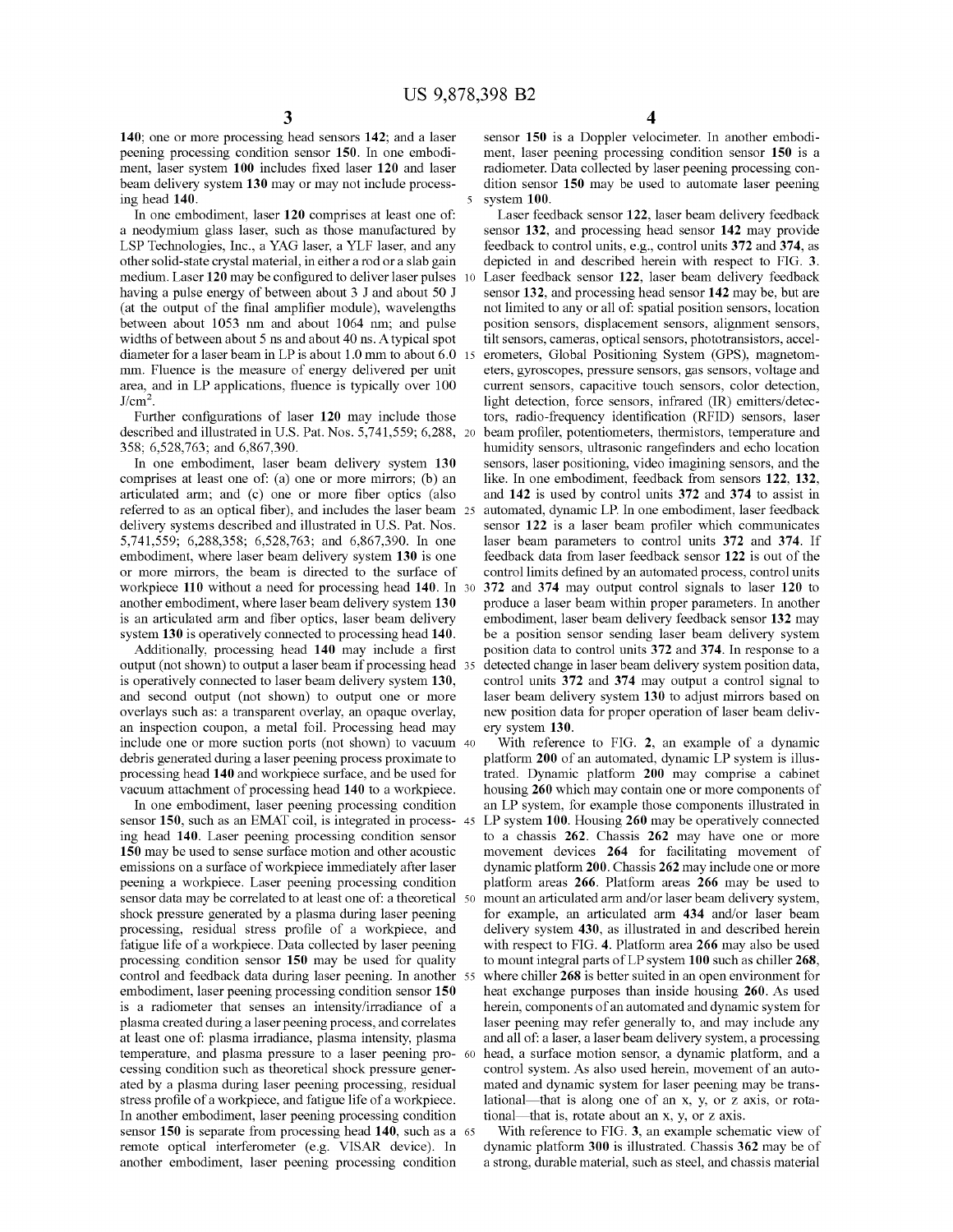selection may be based on various build specifications depending on an intended use of dynamic platform 300. In one embodiment, where chassis 362 is intended for ground use, chassis 362 is one of: a truck, a trailer, a cart, a wagon, a trolley, or the like. In one embodiment, chassis 362 is a 5 lowboy trailer designed to accommodate and better distribute the weight of an LP system, such as LP system 100. Chassis 362 may be self-propelled or towed/pushed from another vehicle. In one embodiment, a self-propelled chassis 362 is powered from a common locomotive drive source 370 such as a combustion engine, an electric motor, or the like. In one embodiment, drive source 370 is powered from a low-emissions energy source well suited for use in manufacturing plants and maintenance depots such as: a battery powered traction motor; an electric bus bar powered electric 15 motor; a liquefied propane gas (LPG) engine; a compressed air driven pneumatic motor, and the like.

Chassis 362 may contain one or more movement devices 364. Movement devices 364 may be one of: a wheel; a continuous track caterpillar tread; a railroad bogie, and the 20 like, and movement devices 364 may be suited to a specific application of dynamic platform 300. In one embodiment, movement device 364 interfaces with one of: a rail system, a track, and a guide in a floor, on a wall, or on a ceiling of a facility, such that dynamic platform 300 is guided around 25 the facility via rail, track, and guide. In one embodiment, movement device 364 is operatively connected to drive source 370. In one embodiment, movement device 364 is a combination of pivotable steering wheels and fixed drive wheels connected to an electronic control unit (ECU) 372 30 which controls power from drive source 370 to each drive wheel to provide dynamic platform 300 with a low turning radius steering capability. A dynamic platform 300 with a low turning radius may be advantageous for use in a manufacturing facility or maintenance depot where space 35 concerns may require precise turning and increased maneuverability.

Dynamic platform 300 may be configured for automated operation in conjunction with an LP system, for example LP system 100. A control system for controlling dynamic plat-40 form 300 may include one or more controllers 372, 374, and one or more processors (not shown). Control system may be operable to execute an instruction set (i.e. programs), process input and output signals (i.e. from sensors), and control one or more components of the automated and dynamic 45 system for laser peening. Controllers 372, 374 may be controllers used in process control such as a programmable logic controller (PLC). In one embodiment, ECU 372 is programmed to provide automated operation of dynamic platform 300 and LP system 100. Additionally, ECU 372 and 50 one or more control units 374 may be programmed to provide specific automation functions such as laser control, laser beam delivery control, articulated arm control, processing head control, opaque overlay control, transparent overlay control, lift control, momentum trap control, steer- 55 ing control, drive source control, and the like. In one embodiment, all automation is controlled by ECU 372. In another embodiment, one or more control units 374 are used to control each specific automated function. Control units 372 and 374 may be electrically connected to other devices 60 on dynamic platform 300 by a bus system 376. Bus system 376 may be any communications network capable of interconnecting electrical components known in the art such as: a wire harness; a CAN Bus; D2B; I<sup>2</sup>C and the like.

In one embodiment, control units 372 and 374 are pro- 65 grammed remotely using a transceiver 378. Transceiver 378 may be operable to provide remote communication to and

6

from control units 372 and 374. In one embodiment, transceiver 378 provides communications to and from: a remote control; another automated device; remote feedback sensors, and the like. In another embodiment, control units 372 and 374 are programmed by a user interface (UI) 380 provided on dynamic platform 300. In one embodiment, UI 380 is a control panel comprising easily customizable hardware and software, such as a job-specific, customized graphical user interface (GUI) on a touchscreen display to provide easy programming of both LP system 100 and dynamic platform 300. In another embodiment, a user inputs spatial coordinates of laser peening targets on a workpiece by either transceiver 378 or user interface 380. In another embodiment, laser peening targets are identified by one or more dynamic platform feedback devices 382.

One or more dynamic platform feedback devices 382 may be provided on dynamic platform 300 to provide feedback data to control units 372 and 374 to assist in automated laser peening operation. Dynamic platform feedback devices 382 may be sensors used to gather feedback information to provide for proper automation control of dynamic platform 300. Dynamic platform feedback devices 382 may include: spatial position sensors, location position sensors, displacement sensors, alignment sensors, tilt sensors, cameras, optical sensors, phototransitors, accelerometers, Global Positioning System (GPS), a laser beam profiler, magnetometers, gyroscopes, pressure sensors, gas sensors, voltage and current sensors, capacitive touch sensors, color detection, light detection, force sensors, infrared (IR) emitters/detectors, radio-frequency identification (RFID) sensors, potentiometers, thermistors, temperature and humidity sensors, ultrasonic rangefinders and echo location sensors, laser positioning, video imagining sensors and the like. In one embodiment, feedback device 382 is an echo location sensor that detects a temporary or fixed object in the path of dynamic platform 300. In this embodiment, in response to an output signal from feedback device 382, control units 372 or 374 cut power from drive source 370 to movement device 364 to stop movement of dynamic platform 300 to prevent injury or damage. In another embodiment, feedback device 382 is an optical sensor capable of recognizing a patterned indicia. In this embodiment, feedback device 382 detects a patterned tape outline on the manufacturing facility floor around a workpiece to be laser peened, and feedback device 382 provides feedback to control units 372 or 374 for steering dynamic platform 300 around a workpiece by following a path of patterned indicia. In another embodiment, feedback device 382 interfaces with sensors embedded within a facility wall, floor, and ceiling to guide dynamic platform 300 around the facility.

With reference to FIG. 4, an example of automated, dynamic LP system 400 is illustrated. Automated, dynamic LBI system 400 may comprise a cabinet housing 460 which may contain one or more components of LP system 100. Cabinet housing 460 may be operatively connected to platform 466 which may be operatively connected to chassis 462. Chassis 462 may have one or more movement devices 464 for facilitating movement of automated, dynamic LP system 400. In one embodiment, platform 466 is used to mount integral parts of automated, dynamic LP system 400 such as an articulated arm 434 and chiller 468. Articulated arm 434 may be operatively connected to laser beam delivery system 430 and processing head 440. In one embodiment, chassis 462 is operatively connected to a lifting mechanism 484 for raising and lowering platform 466 to allow automated, dynamic LP system 400 to laser peen hard to reach workpiece targets on larger, assembled objects such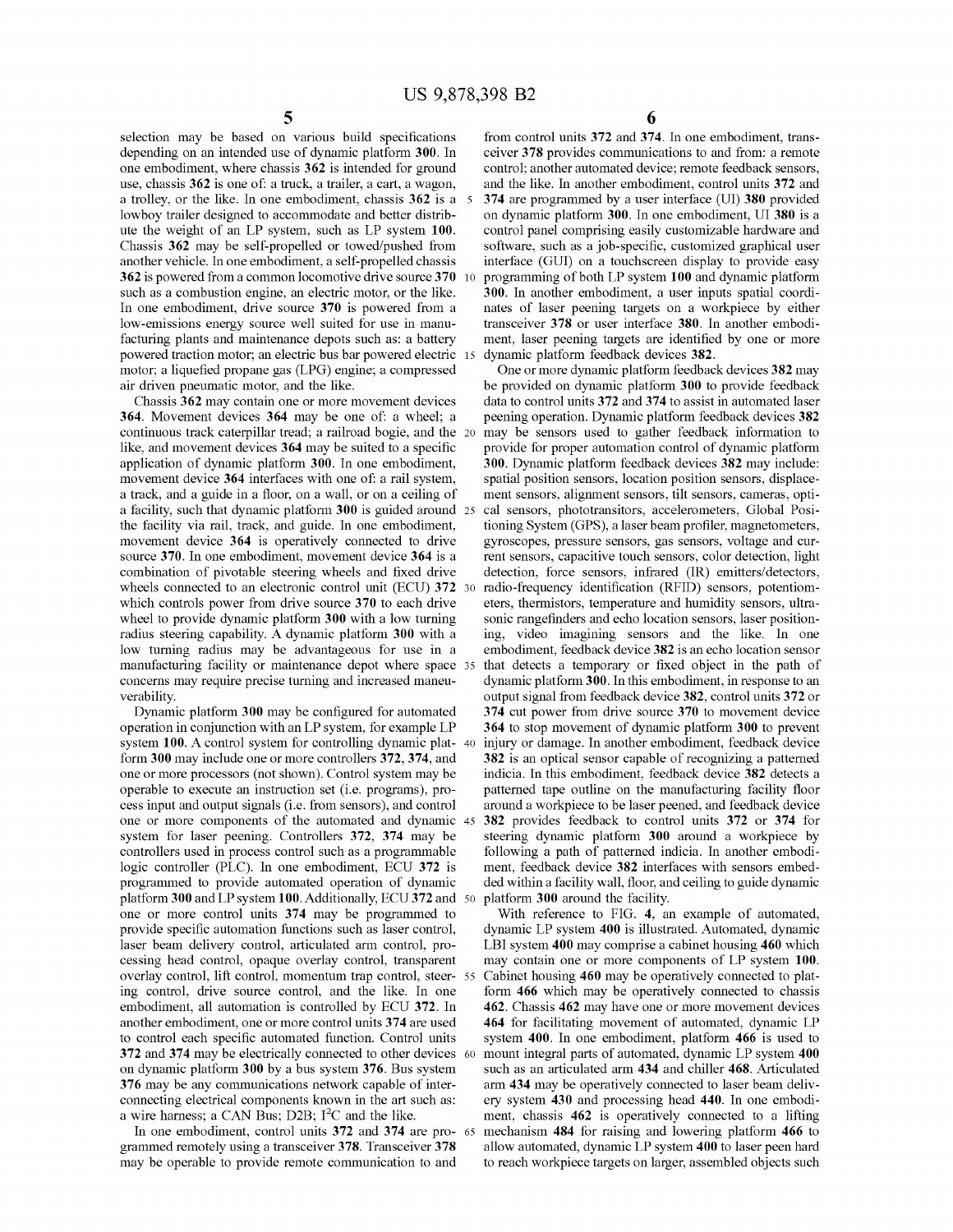as a turbine assembly mounted on a wing assembly. Platform 466 may include a linear actuation to linearly move platform 466 relative to chassis 462.

Lifting mechanism 484 may include: a scissor lift; a screw lift; one or more pneumatic, hydraulic, or mechanical actua-5 tors; a rack and pinion; a boom; a pulley system and the like.

With reference to FIG. 5, an alternative embodiment of automated, dynamic LP system 500 is illustrated. Automated and dynamic LP systems as described herein may either move relative to a floor, or ground surface—that is, the 10 dynamic platform moves along the floor or ground, or move above a floor or ground. In embodiments, where dynamic platform moves above the ground or floor, an additional suspension component may be required to counteract gravity such that automated and dynamic LP system remains 15 attached to a wall, ceiling, or the like. In one embodiment, automated, dynamic LP system 500 comprises a cabinet housing 560 containing one or more components of LP system 100. Cabinet housing 560 may be operatively connected to platform 566. In one embodiment, platform 566 is 20 used to mount integral parts of the automated, dynamic LP system 500 such as an articulated arm 534 and chiller 568. In place of a chassis, drive system, and lift mechanism, automated, dynamic LP system 500 may be positioned using crane 502. Crane 502 may be any type of crane common to 25 industrial environments such as: an overhead crane; a bridge crane; a gantry crane and the like. Crane 502 may comprise a trolley 504 to control linear position in one plane (i.e. y-plane) along bridge 506, while linear motion in the plane perpendicular to bridge 506 (i.e. x-plane) may be controlled 30 by rollers 508 which move bi-directionally on beams 514 to control a position of bridge 506 in the x-plane. Of course, a motion system of crane 502 may also include additional axes of movement beyond these Cartesian coordinates, such as pitch, yaw, tilt, and rotation. A control system of automated, 35 dynamic LP system 500 may be used to program crane 502 for automated positioning of automated, dynamic LP system 500. In one embodiment, platform 566 is mounted directly to trolley 504 and positioning of automated, dynamic LP system 500 in the z-plane may be achieved by providing a 40 lifting/lowering mechanism (not shown) to beams 514 or by providing a lifting mechanism between platform 566 and trolley 504. A lifting mechanism may include: a wire and pulley, a pneumatic lift, a hydraulic lift, and like lifting mechanisms. 45

FIG. 6 is a flow chart of an example method 600 for automated laser peening of one or more targets on a workpiece. In one embodiment, method 600 includes the steps of: defining coordinates of a first laser peening target and subsequent laser peening targets in a series of laser peening 50 targets and/or a first laser peening target location and subsequent laser peening target locations in a workpiece (601); automatically aligning a laser beam in relation to defined coordinates  $(603)$ ; lasing a surface of a workpiece with a pulsed laser beam, each pulse having a pulse energy of 55 between about 3 J and about 50 J (605); detecting a laser peening processing condition on a workpiece (607); and repeating steps 605 and 607 after repositioning a laser beam to target coordinates of subsequent laser peening targets in a series of laser peening targets and/or a subsequent laser 60 peening target location on a workpiece (609). It is understood that the several embodiments of an automated and dynamic LP system, as described above, may be used to perform method 600.

Unless specifically stated to the contrary, the numerical 65 parameters set forth in the specification, including the attached claims, are approximations that may vary depend-

ing on the desired properties sought to be obtained according to the exemplary embodiments. At the very least, and not as an attempt to limit the application of the doctrine of equivalents to the scope of the claims, each numerical parameter should at least be construed in light of the number of reported significant digits and by applying ordinary rounding techniques.

Notwithstanding that the numerical ranges and parameters setting forth the broad scope of the invention are approximations, the numerical values set forth in the specific examples are reported as precisely as possible. Any numerical value, however, inherently contains certain errors necessarily resulting from the standard deviation found in their respective testing measurements.

Furthermore, while the systems, methods, and apparatuses have been illustrated by describing example embodiments, and while the example embodiments have been described and illustrated in considerable detail, it is not the intention of the applicants to restrict, or in any way limit, the scope of the appended claims to such detail. It is, of course, not possible to describe every conceivable combination of components or methodologies for purposes of describing the systems, methods, and apparatuses. With the benefit of this application, additional advantages and modifications will readily appear to those skilled in the art. Therefore, the invention, in its broader aspects, is not limited to the specific details and illustrative example and exemplary embodiments shown and described. Accordingly, departures may be made from such details without departing from the spirit or scope of the general inventive concept. Thus, this application is intended to embrace alterations, modifications, and variations that fall within the scope of the appended claims. The preceding description is not meant to limit the scope of the invention. Rather, the scope of the invention is to be determined by the appended claims and their equivalents.

As used in the specification and the claims, the singular forms "a," "an," and "the" include the plural. To the extent that the term "includes" or "including" is employed in the detailed description or the claims, it is intended to be inclusive in a manner similar to the term "comprising," as that term is interpreted when employed as a transitional word in a claim. Furthermore, to the extent that the term "or" is employed in the claims (e.g.,  $A$  or  $B$ ) it is intended to mean "A or B or both." When the applicants intend to indicate "only A or B, but not both," then the term "only A or B but" not both" will be employed. Similarly, when the applicants intend to indicate "one and only one" of A, B, or C, the applicants will employ the phrase "one and only one." Thus, use of the term "or" herein is the inclusive, and not the exclusive use. See Bryan A. Garner, A Dictionary of Modern Legal Usage  $624$  ( $2d$ . Ed. 1995). Also, to the extent that the terms "in" or "into" are used in the specification or the claims, it is intended to additionally mean "on" or "onto." To the extent that the term "selectively" is used in the specification or the claims, it is intended to refer to a condition of a component wherein a user of the apparatus may activate or deactivate the feature or function of the component as is necessary or desired in use of the apparatus. To the extent that the term "operatively connected" is used in the specification or the claims, it is intended to mean that the identified components are connected in a way to perform a designated function. Finally, where the term "about" is used in conjunction with a number, it is intended to include  $\pm 10\%$ of the number. In other words, "about 10" may mean from 9 to 11.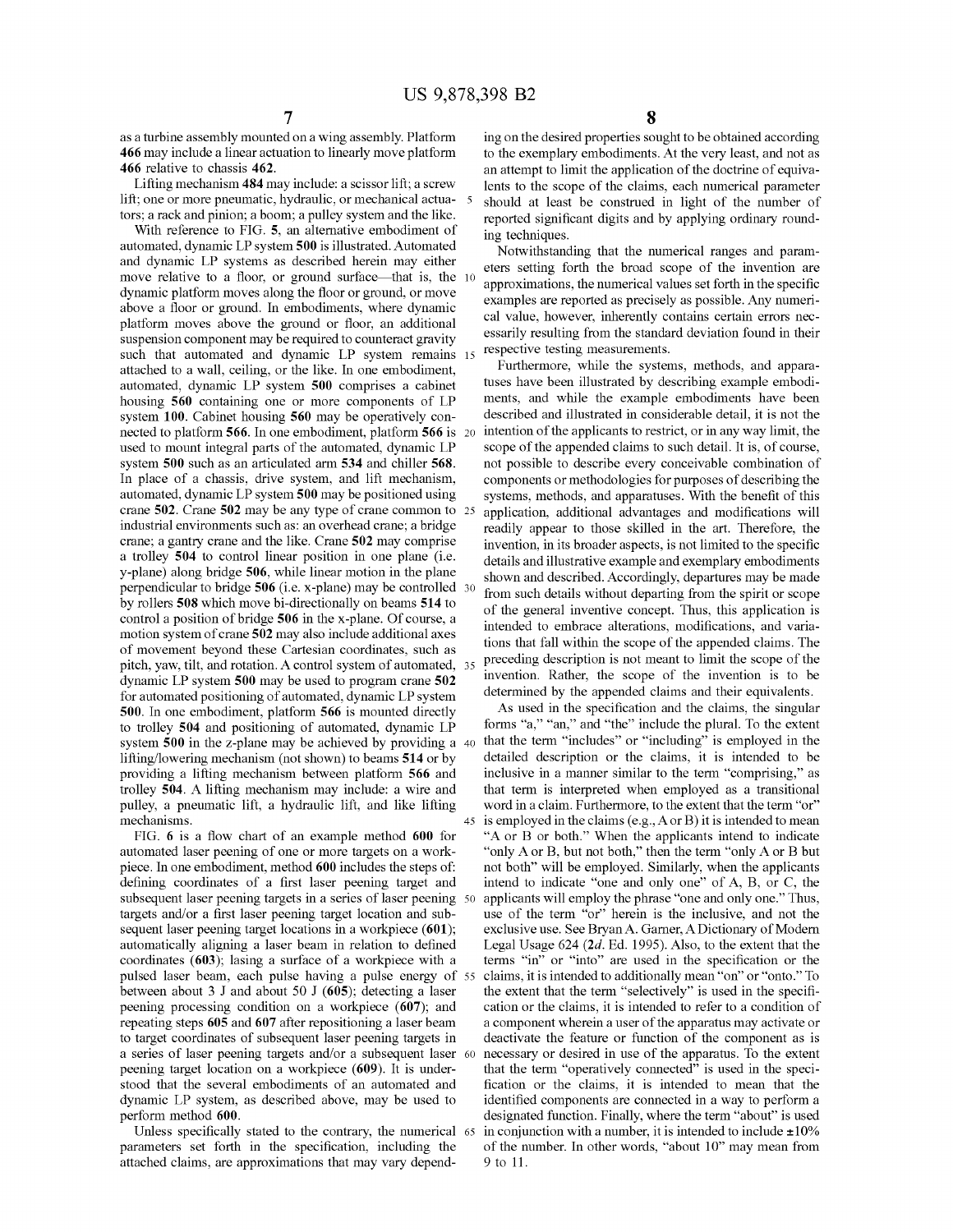1. A system for automated dynamic laser peening of a workpiece, the system comprising:

9

- a laser configured to generate a laser beam;
- a laser beam delivery system coupled to the laser and 5 configured to provide the laser beam to a workpiece for laser peening a workpiece;
- a dynamic platform system comprising a crane configured to move the laser beam delivery system in one or more axes of translation and one or more axes of rotation 10 relative to the workpiece; and
- a control system configured to control a position of the laser beam delivery system based on position data characterizing a position of the laser beam delivery system relative to the workpiece.

2. The system of claim 1, wherein the control system is configured to:

- determine a first spatial coordinate for a first laser peening location on a surface of the workpiece of a plurality of laser peening locations on the surface of the workpiece: 20
- position the laser beam delivery system relative to the first laser peening location based on the first spatial coordinate:
- provide the laser beam corresponding to a pulse laser beam to the first laser peening location based on the 25 position relative to the platform system. first spatial coordinate, wherein each pulsed laser beam has a pulse energy of between about 3 Joules (J) and about  $50$  J:
- determine a second spatial coordinate for a second laser peening location on the surface of the workpiece of the 30 plurality of laser peening locations on the surface of the workniece:
- position the laser beam delivery system relative to the second laser peening location based on the second spatial coordinate; and 35
- provide the pulsed laser beam to the second laser peening location based on the second spatial coordinate.

3. The system of claim 2, further comprising a user input device configured to receive the first spatial coordinate and the second spatial coordinate.  $40$ 

4. A system comprising:

- a laser configured to generate a laser beam;
- a laser beam delivery system coupled to the laser and comprising one or more mirrors configured to direct the laser beam to a surface of a workpiece during a laser 45 peening process of the workpiece, wherein the laser beam delivery system comprises a feedback device configured to provide position data characterizing a position of the laser beam delivery system relative to the workpiece; 50
- a platform system configured to support the laser beam delivery system and configured to facilitate movement of the laser beam delivery system relative to the workpiece on a ground surface; and
- a control system configured to communicate and control 55 one or more functions of the laser beam delivery system, wherein controlling the one or more functions comprises adjusting the one or more mirrors based on the position data to control an operating state of the laser beam delivery system during the laser peening 60 process of the workpiece.

5. The system of claim 4, wherein the laser beam corresponds to a pulse laser beam, wherein the pulsed laser beam comprises a pulse energy between about 3-50 Joules per pulse and a pulse width between about 8-40 nanoseconds. 65

6. The system of claim 5, further comprising a laser peening process condition sensor configured to generate a

signal characterizing a condition associated with the laser peening process of the workpiece, wherein the laser peening process condition sensor comprises one of one or more electromagnetic acoustic transducer (EMAT) sensors a piezoelectric gauge and a radiometer.

7. The system of claim 6, wherein the platform system comprises one of a locomotive drive system; a steering system a lifting and lower mechanism and a linear actuator, wherein a position and a movement of the platform system is controlled by the control system.

8. The system of claim 4, wherein the platform system is configured to move one or more components thereon in one or more axes of translation, and one or more axis of rotation.

9. The system of claim 7, wherein the platform system is configured to interface with a fixed guide system for changing a position of the platform system.

10. The system of claim 9, wherein the fixed guide system is one of a track, one or more rails, a cable, a lane, and an indicia

11. The system of claim 4, wherein the platform system is configured to move on the ground surface, such that the platform system does not require an additional suspension component for movement along the ground surface.

- 12. The system of claim 4, wherein the laser is at a remote
- 13. The system of claim 4, wherein the control system is configured to:
	- determine a first spatial coordinate for a first laser peening location on the surface of the workpiece of a plurality of laser peening locations on the surface of the workpiece;
	- position the laser beam delivery system relative to the first laser peening location based on the first spatial coordinate:
	- direct via the one or more mirrors the laser beam corresponding to a pulse laser beam to the first laser peening location based on the first spatial coordinate, wherein each pulsed laser beam has a pulse energy of between about 3 Joules (J) and about 50 J;
	- determine a second spatial coordinate for a second laser peening location on the surface of the workpiece of the plurality of laser peening locations on the surface of the workpiece;
	- position the laser beam delivery system relative to the second laser peening location based on the second spatial coordinate; and
	- direct via the one or more mirrors the pulsed laser beam to the second laser peening location based on the second spatial coordinate.

14. The system of claim 13, further comprising a user input device configured to receive the first spatial coordinate and the second spatial coordinate.

15. A method for laser peening a workpiece comprising: generating a pulsed laser beam for delivery to a workpiece during a laser peening process of a workpiece;

- determining a first spatial coordinate for a first laser peening location on a surface of the workpiece of a plurality of laser peening locations on the surface of the workpiece;
- positioning a laser beam delivery system comprising one or more mirrors relative to the first laser peening location, wherein positioning the laser beam delivery system comprises providing a platform system to support the laser beam delivery system and configuring the platform system to facilitate movement of the laser beam delivery system relative to the workpiece on a ground surface;